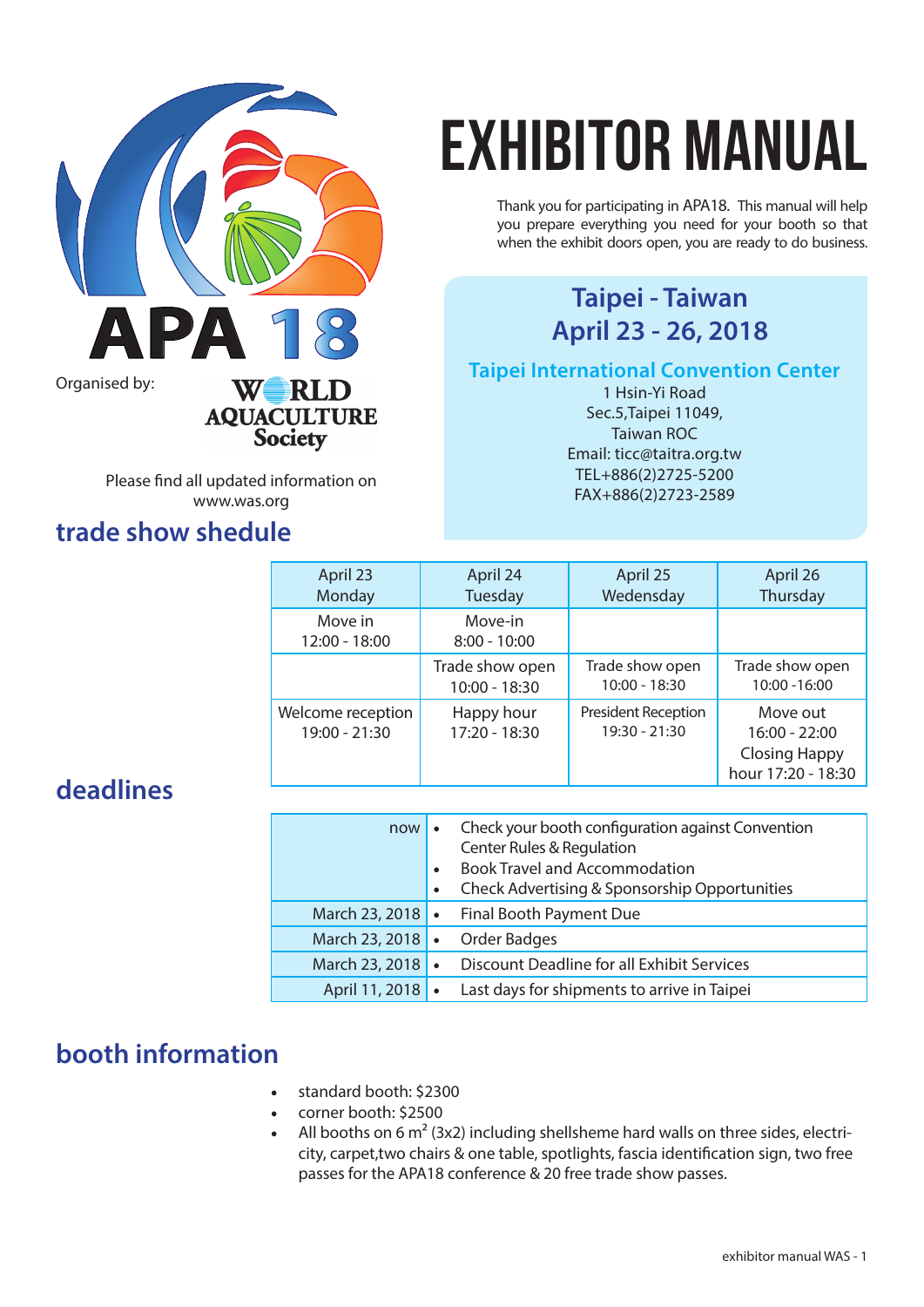## **how to Register your booth online**

- go to www.was.org
- click on the event logo
- Go to the exhibitor map
- Click on the online exhibitor contract
- Use your username and password or make your own account and password
- fill in company details
- Click "finish and payment"

## **payment for the booths**

- Chose payment option and complete the payment
- Invoice will be send once you finalized the registration. In case you did not receive the invoice please send a reminder to worldaqua11@was.org – mention event and booth number.
- Deadline payment March 23 2018

## **make your badges online**

- Go to www.was.org
- Click on the event log
- • Click ONLINE exhibitor Contract in the Exhibitor map
- you can add badges by pressing the button: submit badge data in the bottom of the contract summary.
- To add badges on a later time: go to exhibitor home - press the contractID on Exhibitor agreements you have submitted - scroll down and press "view badges" scroll down and press "add"
- Each booth includes two full conference registrations and 20 trade show passes.

#### Extra full conference passes are at a reduced rate. deadline badge order: march 23 2018

deadline march 23 2018

## **shipping agent**

- go to www.marevent.com and click on preferred event.
- Find the forms and information under exhibitor section.
- contact shipping agent:

last day for arrival shipments: april 11 2018

Agility Fairs & Events (new name for Trans-Link) Room 5-2, 5th Floor No 99 Chung Shan North Road Sec 2, Taipei, Taiwan Taipei, Taiwan frances@trans-link.com.tw TEL +886-2-2581-1133 MOBILE +886-933 216 944 FAX +886-2-2523-9449 www.agilitylogistics.com

- Please read the shipping instructions carefully in order to get your promotional materials on time at the International Center.
- Always mention: APA18
- Avoid problems and extra expense: plan early, ship early.

deadline payment: march 23 2018

register now !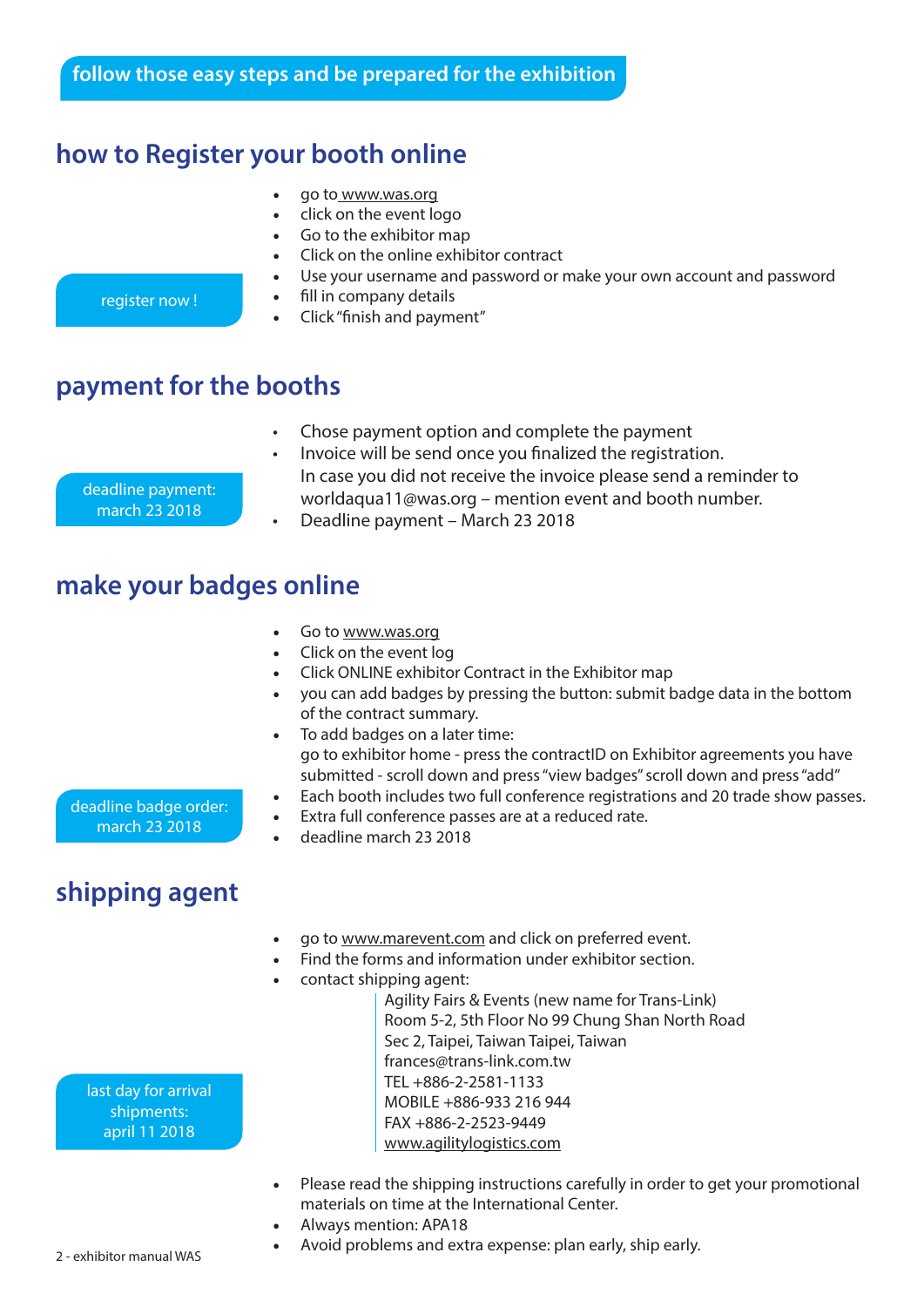## **extra exhibitor services**

#### **furniture accessories and tailormade booths**

Find all info on catalogue on www.marevent.com. Click APA18 exhibitor section.

Contact the official stand assembly company:

Uniplan Taiwan Corporation Rm. 408, No. 333 Keelung Rd Sec. 1. Taipei 110 Taiwan angie.lin@interplan.com.tw Christy.chen@interplan.com.tw Tel: +886 2 2758 5450, +886-927-207-937 Fax: +886 2 2729 0720 www.uniplan.com.tw



#### **security**

APA18 will maintain 24-hour-a-day security staff at the Convention Centre from the initial move-in period until 8:00 pm on move-out day. These guards will check to make sure that unauthorized persons are not wandering around the building.

Even with this protection, exhibitors are asked to take precautions in guarding their exhibits and personal belongings. Move-in and move-out hours are particularly sensitive times when thefts of small, easily carried items are more likely to occur (VCR's, monitors, fire extinguishers, cellular phones). We suggest that you plan your staff schedule so that your exhibit is not left unattended during these times.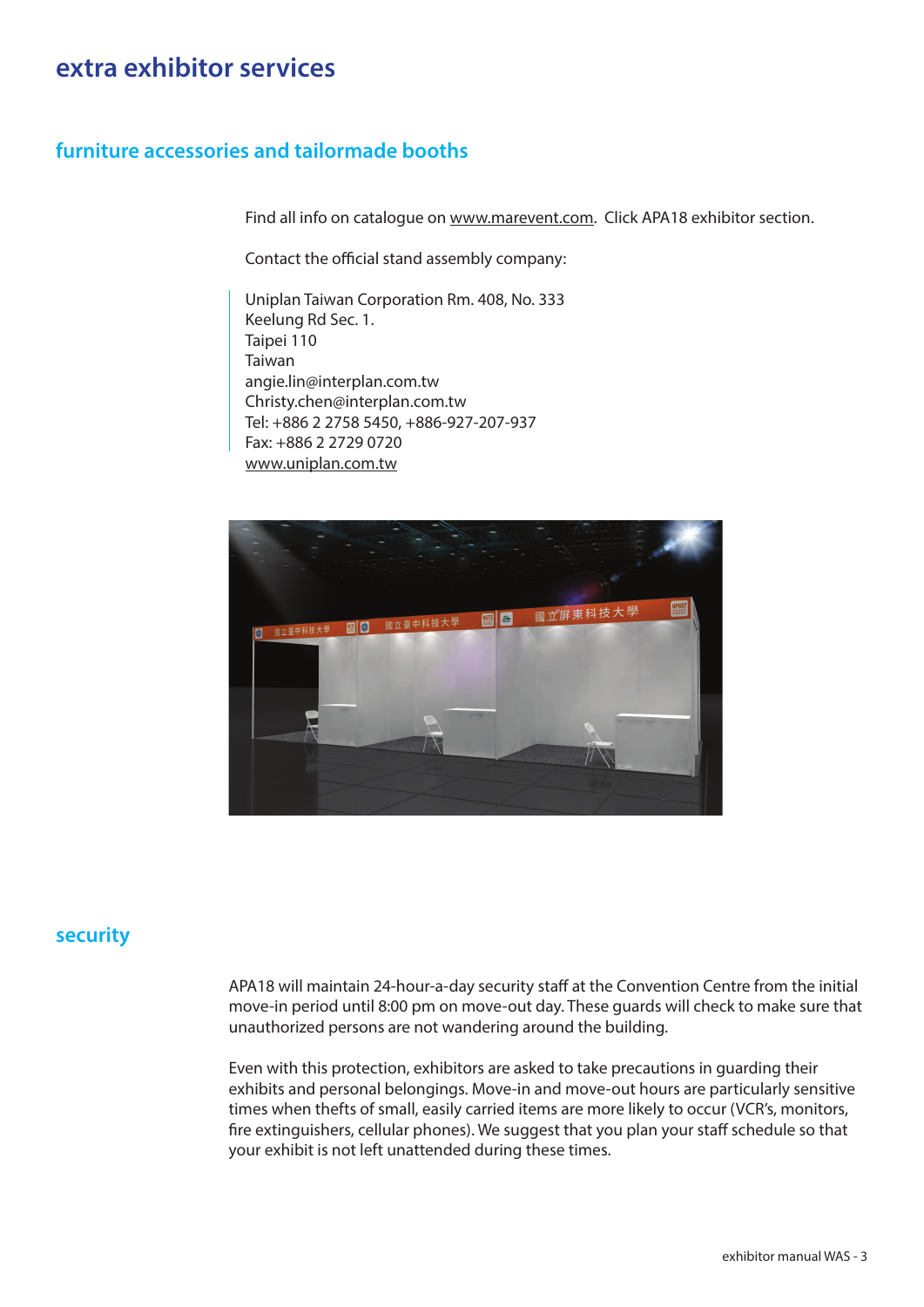## **sponsorship opportunities**

Your company can gain valuable exposure and good will as the sponsor of a show event. Please contact mario@marevent.com to discuss details.

#### **Refreshment Breaks: 2500 USD**

Host a refreshment break held in the exhibit area. The sponsor will be promoted on signage, announcements and in the conference program.

#### **Bag Insert: 1000 USD**

contact now ! mario@marevent.com

#### **President's & Welcome Reception:**

Please contact Mario Stael for more information: mario@marevent.com

## **advertising**

A limited amount of advertising space is now available for the APA18 Show Directory. Directory ads are an effective way to increase your company's success on and off the show floor as buyers refer to this Directory all year. Show attendees refer to the directory constantly during the conference and an effective ad will increase your visibility tremendously!

The ads will be interspersed throughout the directory. Specifications for the ads are as follows:

- • **Ad sizes:** black & white / Camera-ready Full page (188mm high x 134 mm wide) : 1000 \$
	- Half page (90mm high x 134mm wide) : 750 \$
- **Specifications:** 
	- The directory ads will be printed in black in the yellow page. Please supply ad copy in electronic format.
- **Position:** 
	- Will be at the discretion of APA18.
- **Deadlines:**

Place ad order (insertion order) by March 1st, 2018.

Camera-ready copy must be received by March 1st, 2018.

Payment:

Fifty percent due with insertion order. Balance is due when directory is printed.

deadline ad. order: 1 march 2018 contact: mario@marevent.com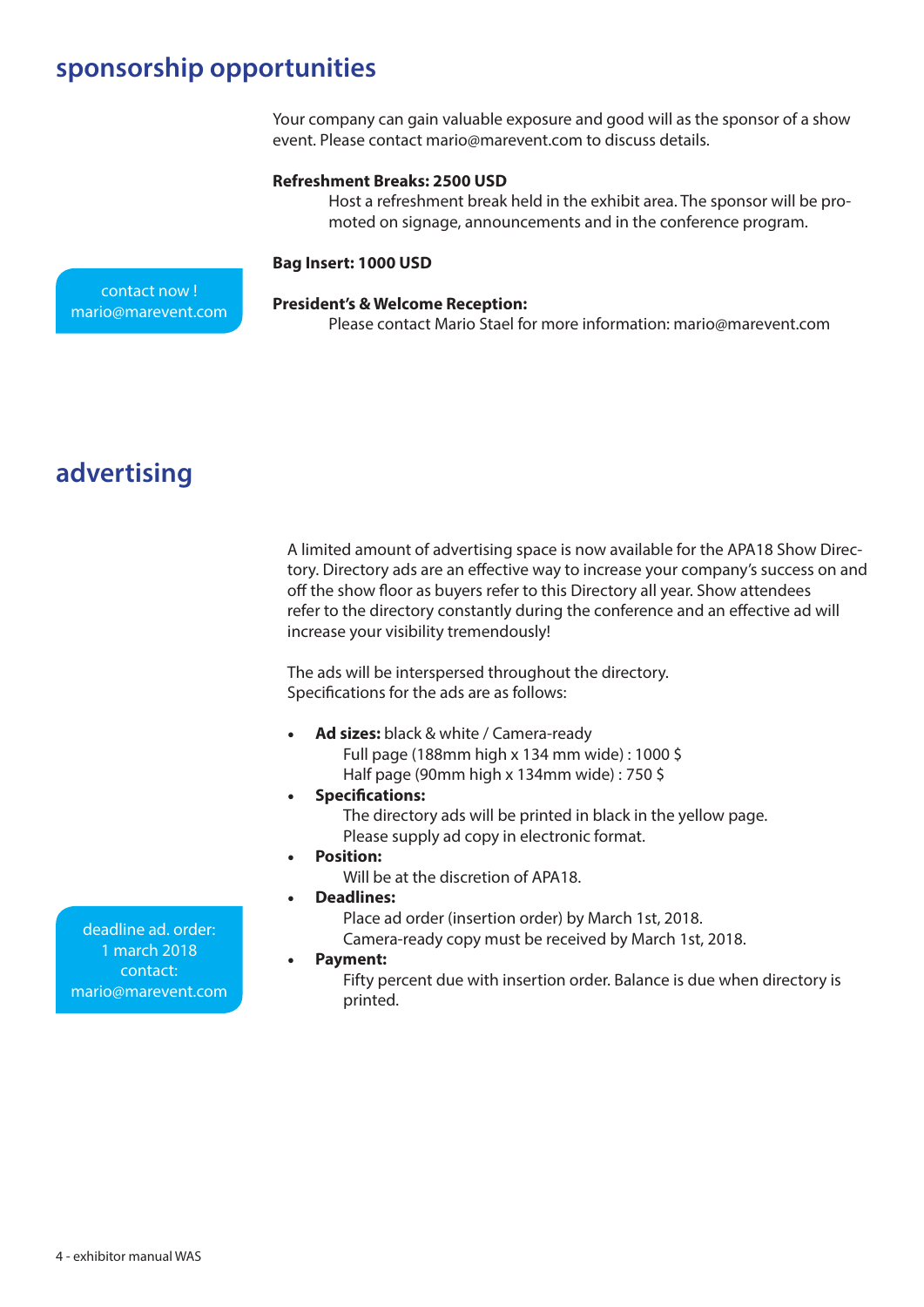## **accomodation**

Check www.was.org for hotel details. book now !

## **rules and regulations**

- All activities must be contained within your booth area. Distribution of literature or other activities will not be allowed in the aisles and lobbies.
- Loudspeakers and "carnival" tactics will not be permitted.
- All exhibitors should read and be familiar with the Rules and Regulations on the back of the Exhibit contract.
- There must be at least 3 meters of clearance at all exit doors.
- All cords at any doorways or across any aisles must be securely taped down and covered with carpet.
- You must have prior approval from decorator/construction company/convention center to bring in any vehicle or machinery into the exhibit area. The gas tank must be drained and purged and have the battery disconnected. A drop cloth must be under it.
- Any material such as draping or curtains brought into the exhibit area must have a certificate stating that it is an inherently fireproof material or has been fireproofed.
- Appropriate business attire should be worn during the show.
- Exhibitions are "public accommodations" under the provisions of the Americans with Disabilities Act (ADA). You should take care to comply with the provisions of the act. The IAEM Handbook for Accessible Exhibitions, a guide that contains detailed information about how you can achieve ADA compliance is available from the publications department of IAEM. Failure to comply with the ADA can be a serious matter involving litigation and fines. For further information contact IAEM at +1-972-458-8002.
- All exhibits must adhere to the "Convention Center Guideline for Display Rules and Regulations". Contact us for a copy of the "Convention Center Guideline for Display Rules and Regulations" for more information on exhibition rules.

## **requirement of liability insurance**

Your company must have property damage, public liability and personal injury insurance as specified in the APA18 Contract for Exhibit Space. Please call your insurance company and verify that your exhibit and personnel are covered.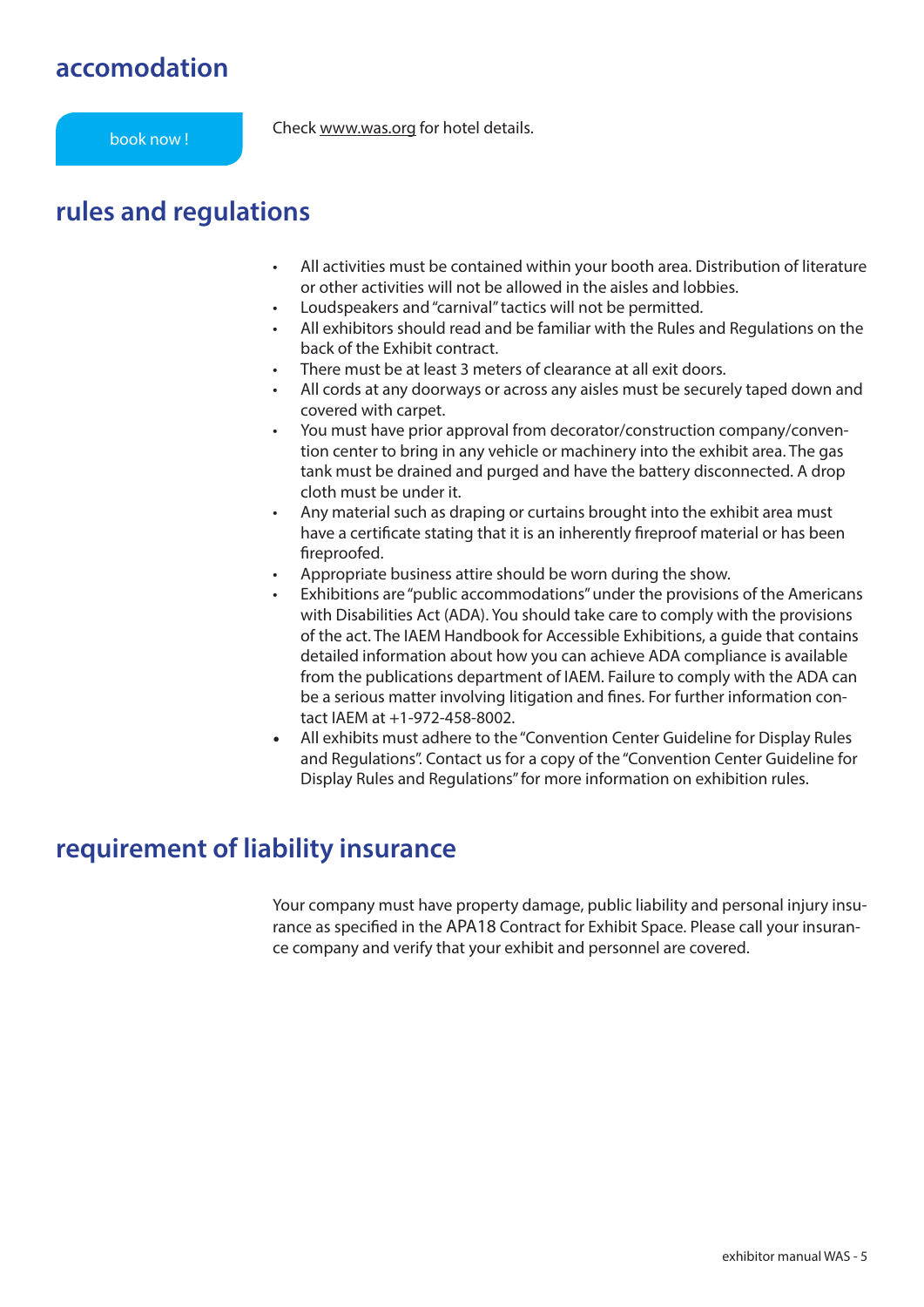## **event schedule**

| <b>Monday</b>    | <b>Registration Open</b>        | noon - 18:30    |
|------------------|---------------------------------|-----------------|
| <b>April 23</b>  | Poster Set-up                   | 13:00 - 17:30   |
|                  | <b>Welcome Reception</b>        | 19:00 - 21:30   |
|                  |                                 |                 |
| <b>Tuesday</b>   | <b>Registration Open</b>        | $7:30 - 17:00$  |
| <b>April 24</b>  | Plenary session                 | $8:30 - 10:00$  |
|                  | <b>Exhibitor Move-in</b>        | $8:00 - 10:00$  |
|                  | Coffee break                    | 10:00 - 10:40   |
|                  | Session                         | $10.40 - 12.20$ |
|                  | <b>Trade Show</b>               | 10:40 - 18:30   |
|                  | Lunch (On your own)             | 12:20 - 13:50   |
|                  | Session                         | $14.40 - 17.20$ |
|                  | <b>Refreshment break</b>        | $15:30 - 16:00$ |
|                  | <b>Happy Hour</b>               | 17:20-18.30     |
|                  |                                 |                 |
| <b>Wednesday</b> | <b>Registration Open</b>        | $7:30 - 17:00$  |
| <b>April 25</b>  | <b>Sessions</b>                 | $08:30 - 10:00$ |
|                  | <b>Trade Show &amp; Posters</b> | $10:00 - 17:30$ |
|                  | <b>Refreshment Break</b>        | $10:10 - 10:40$ |
|                  | <b>Sessions</b>                 | $10:40 - 12:20$ |
|                  | Lunch (On your own)             | 12:20 - 13:50   |
|                  | <b>Sessions</b>                 | 13:50 - 15:30   |
|                  | <b>Refreshment Break</b>        | $15:30 - 16:00$ |
|                  | <b>Sessions</b>                 | $16:00 - 17:20$ |
|                  | <b>President Dinner</b>         | 19:30 - 22:30   |
|                  |                                 |                 |
| <b>Thursday</b>  | <b>Registration Open</b>        | $07:30 - 17:00$ |
| <b>April 26</b>  | <b>Sessions</b>                 | $08:30 - 10:10$ |
|                  | <b>Refreshment Break</b>        | $10:10 - 10:40$ |
|                  | <b>Trade Show &amp; Posters</b> | 10:00-16:00     |
|                  | <b>Sessions</b>                 | $10:40 - 12:20$ |
|                  | Lunch (On your own)             | 12:20 - 13:50   |
|                  | <b>Sessions</b>                 | $16:00 - 17:20$ |
|                  | <b>Closing Happy hour</b>       | 17:20 - 18:30   |
|                  |                                 |                 |

**All coffeebreaks and happy hours are in the coffee corners at the exhibition hall**